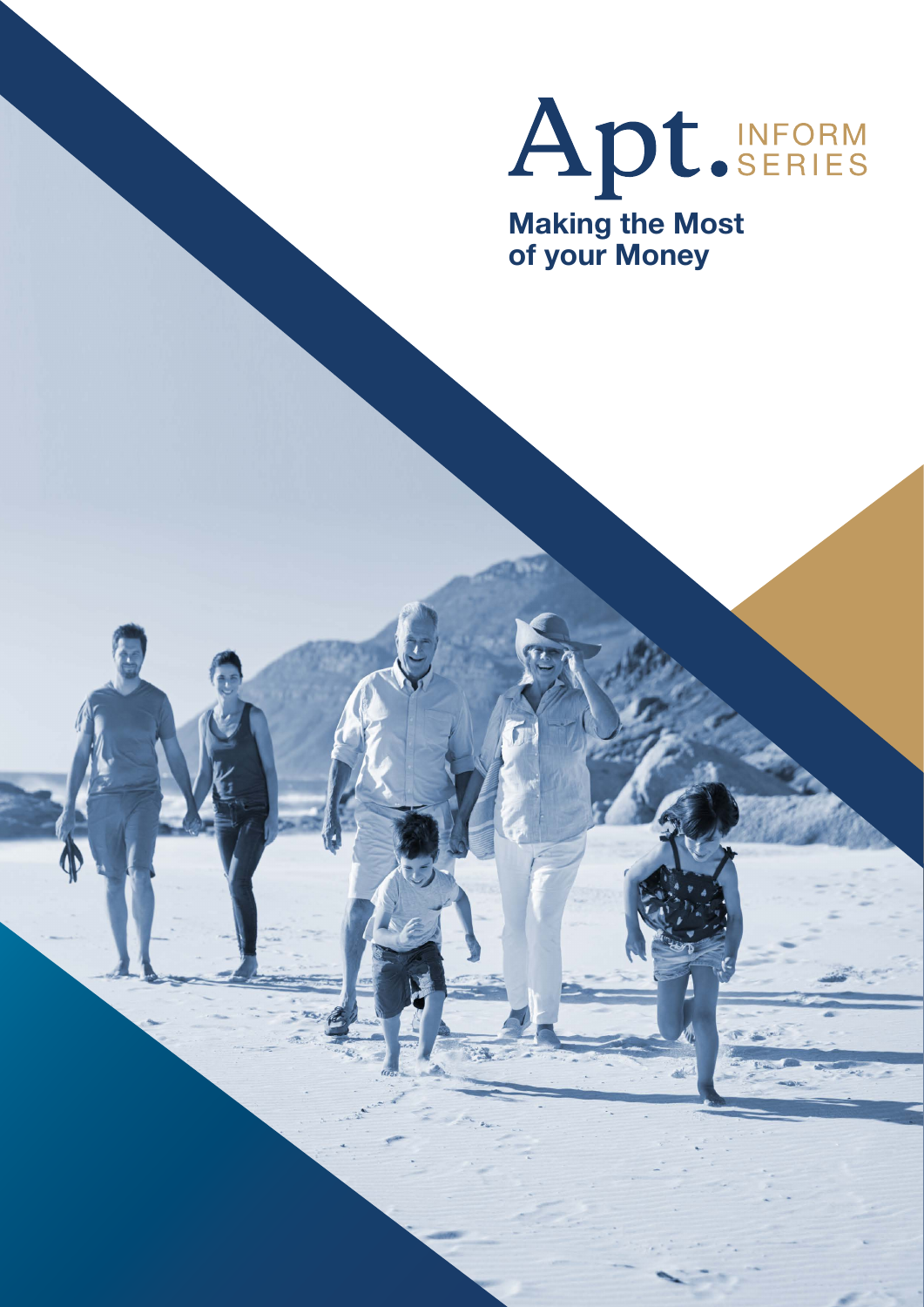# **MAKING THE MOST OF YOUR MONEY**

## A roadmap to aligning your financial goals with your values to get the most out of life.

The changing circumstances we have all found ourselves in as a result of COVID-19 have left many of us reconsidering our values and what's important to us. If you find yourself in this situation, it's not only about realigning your life goals – it's about where and how you spend your money.

So we've created a roadmap to help you align your goals with your values, making it easier to stay on track and live life to the fullest.

## **What if money could buy happiness?**

It's often said that money can't buy happiness, but that's not entirely true. Money invested and spent in the right areas can help you live a happier existence, achieving meaningful life goals and ensuring you leave a lasting legacy.

Your financial goals should be a direct reflection of the things that are important to you. Here is our 6 step plan to aligning your financial goals with your values to drive stronger outcomes and a happy lifestyle.

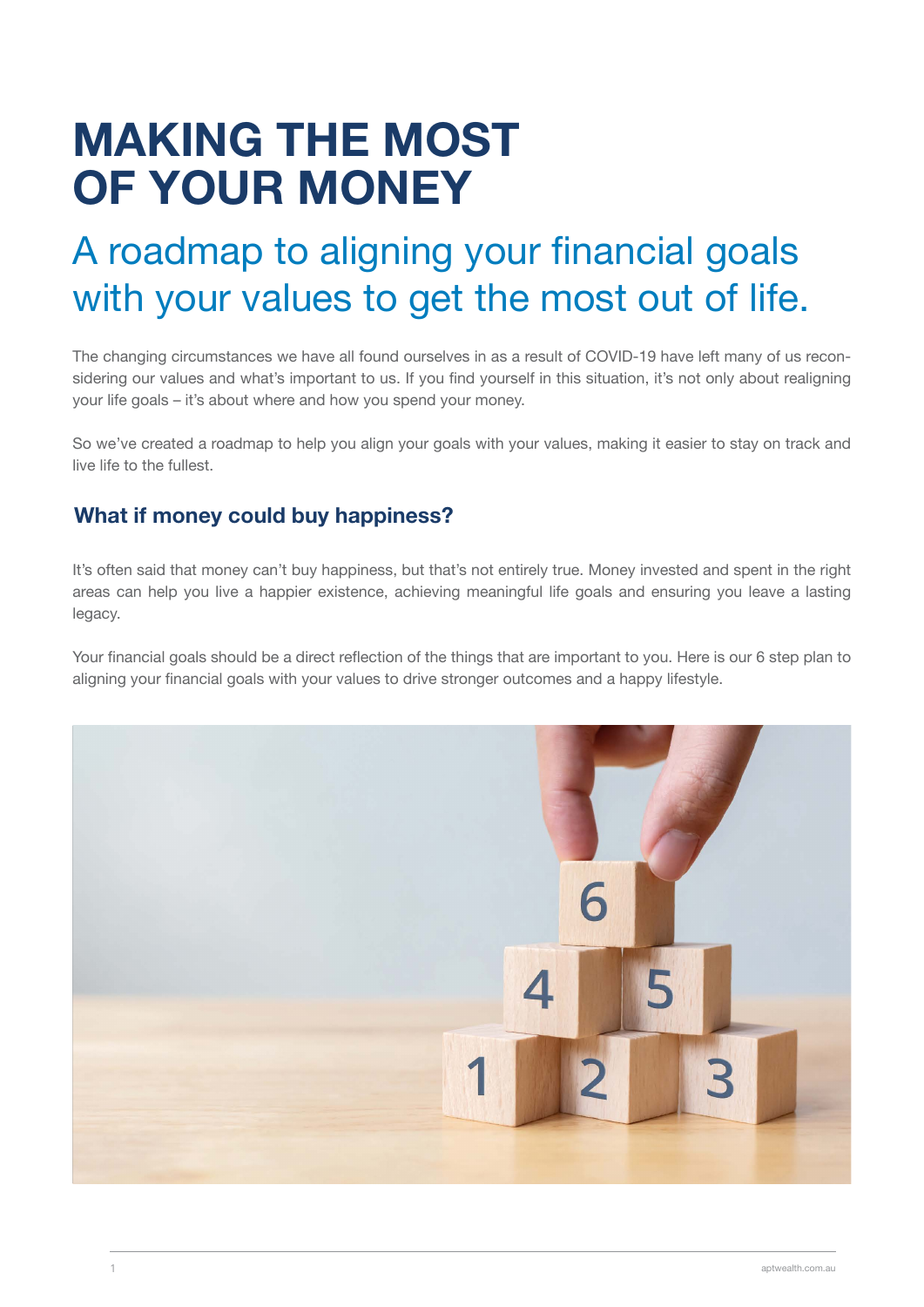## **Step 1: Who are you?**

Often, when people talk about money, they start with conversations about how much they want to save or a big-ticket item they want to buy, but in many ways, this is putting the cart before the horse. The first conversation you have, whether it is with your adviser, your partner or with yourself, should be about who you are.

#### **This falls into three broad categories:**

- Character: What character traits do you value in yourself? How do others see you?
- Life: What do you value most in your life?
- Roles: What are the valuable roles in your life?



David is a 51-year-old high-powered lawyer who is a dedicated husband and father to two young adult children. He plans to retire in 10 years and spend more time on creative pursuits. He is looking to make sure his financial choices align with his values to get the most out of retirement.

The CHARACTER traits David values most are that he is **motivated, generous, passionate and creative.** 

The LIFE aspects David values the most are **family and social time.**

The ROLES that are most important to him are **husband, father and friend.**

| <b>Character</b> | Life | <b>Roles</b> |
|------------------|------|--------------|
|                  |      |              |
|                  |      |              |
|                  |      |              |

### **Step 2: What do you want from life?**

In this step, many people find themselves jumping to purchases they want to make or amounts they want to have in the bank, but this involves thinking on a different level. You need to ask yourself some big life questions, as the answers are a pivotal part of setting clearly defined, meaningful financial goals. It will help you explain not only what you want to do with your money, but why you want it in the first place.

If you are in a couple, it's a good idea to either answer these separately and then discuss and compare your responses or complete it together to make sure you are on the same page and can create goals for your family.

#### What is the most important thing to you about money?

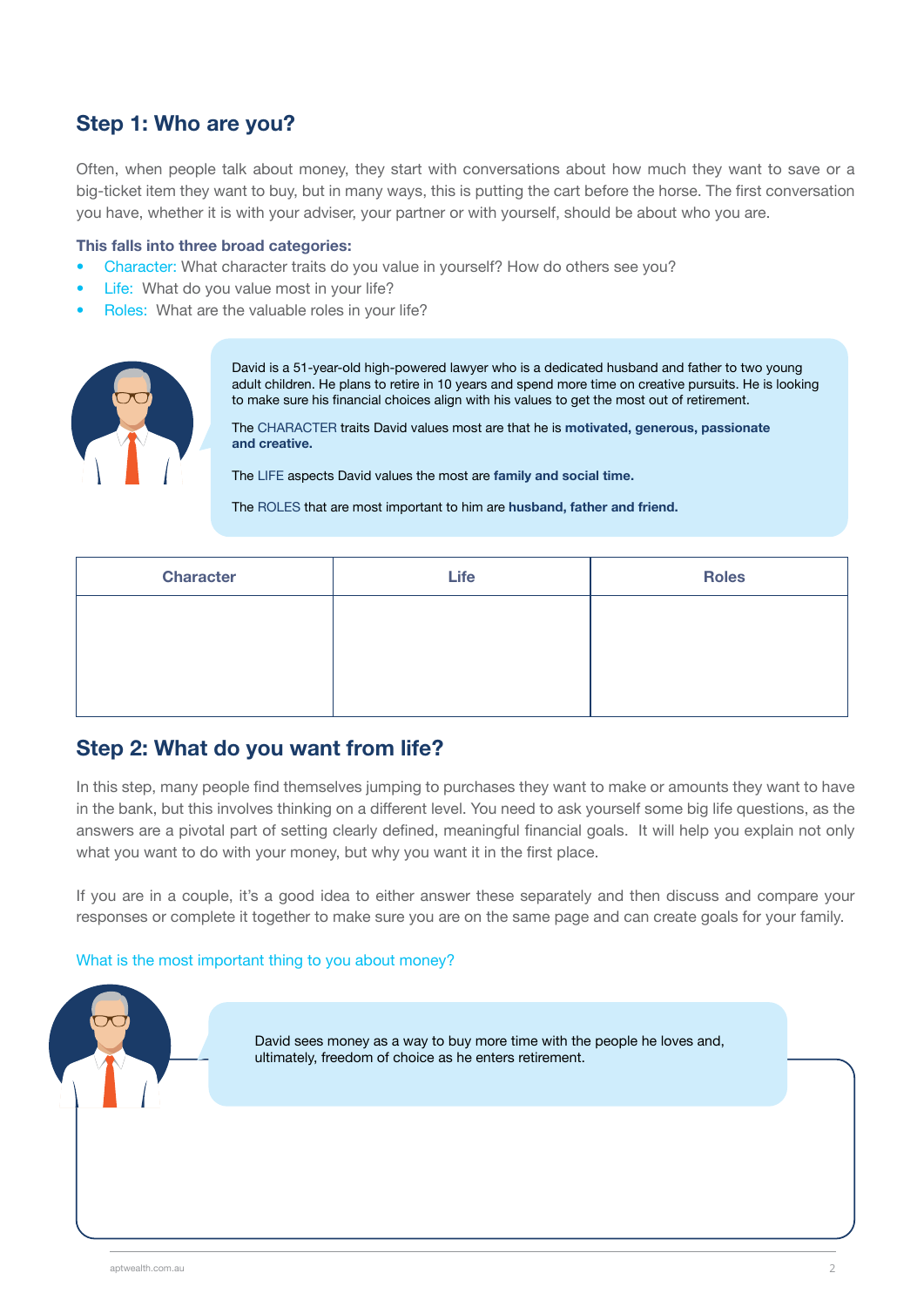#### Think back to the last time you regretted a purchase – why did you feel this way?



The last purchase David regretted was a luxury European car. It made him happy for a short time, after which he realised it was a status symbol that was more about keeping up with his peers than his own happiness. It was expensive to run and he was always worried about damage to the paintwork rather than enjoying the time he spent in it.

#### How about the purchases that have made you happy? What about them made you feel this way?



The purchases that made David the most happy were family holidays, in particular a 6 week trip to Europe the family took together. It was expensive, but the memories and time with his family made it worth it.

#### If you were to receive \$100,000 windfall today, how would you use it?



David would take more holidays with the family; maybe see more of Australia. He would put some away to help the kids with a first home deposit in the future, and spend a little on writing/self publishing a book - a long-held dream.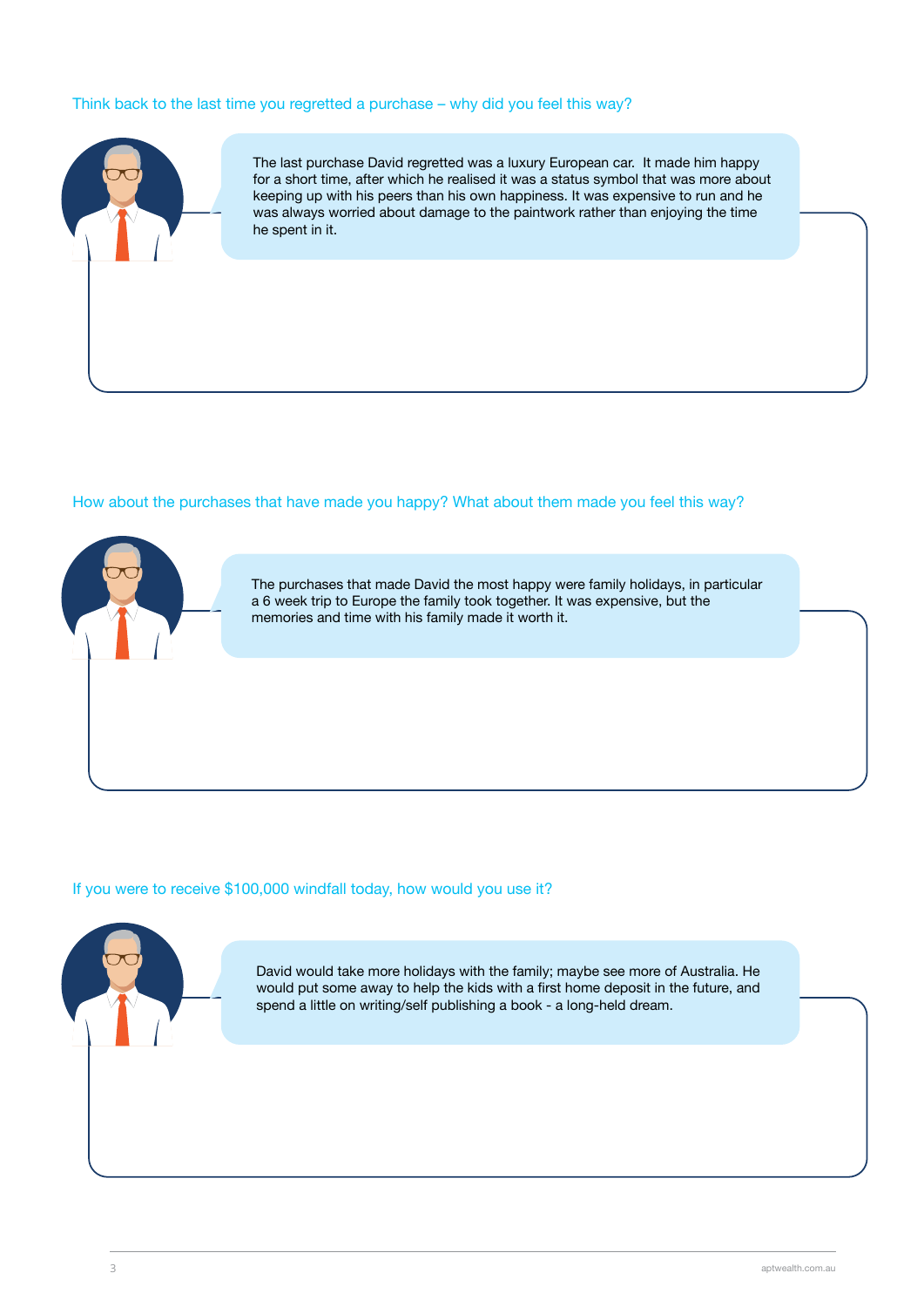#### What would having more money mean to you?



For David, more money would allow him to spend more time with the family, offer freedom from the obligations of a demanding career, and provide the opportunity to pursue a few of his creative dreams.

#### What is your biggest financial worry for the future?



David is most worried about not having enough money to provide a comfortable retirement for him and his wife, particularly in today's uncertain economic times. He also wants to be able to help the kids if/when necessary, helping them to get a foot on the property ladder or survive the financial impact of an unexpected life event, like illness or redundancy.

#### Which areas of life do you most enjoy, and which are a chore/hard work?



David enjoys creative writing, travel and helping others in his legal career.

However, he doesn't enjoy the long hours that take him away from his family and mental stress of his job.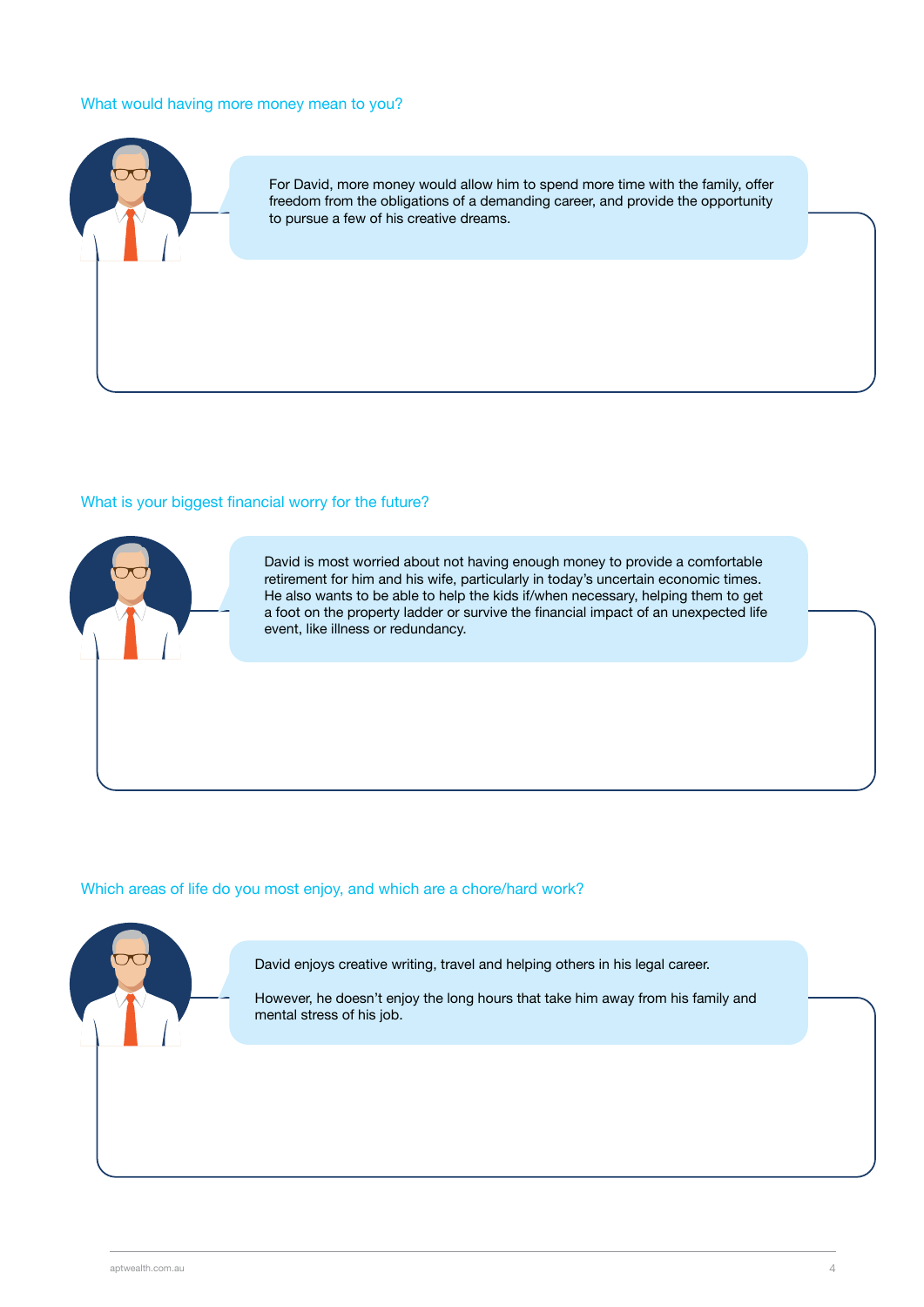#### As it stands today, what is preventing you from doing more of what you love?



#### Thinking 12 months ahead, what would financial success look like?



In the next 12 months, David would like to pay off his remaining debts and progress to wealth accumulation. He'd also like to take a holiday with the family.

#### How about in 5 years?



In five years, David would like to be in a position where he can start reducing his hours at work without jeopardising his retirement goals.

#### And at the end of your life?



David would like to have enjoyed a long retirement, travelling often with his wife. He would like to have written at least one book, and have given his children a helping hand to set them up for their own journeys to financial freedom.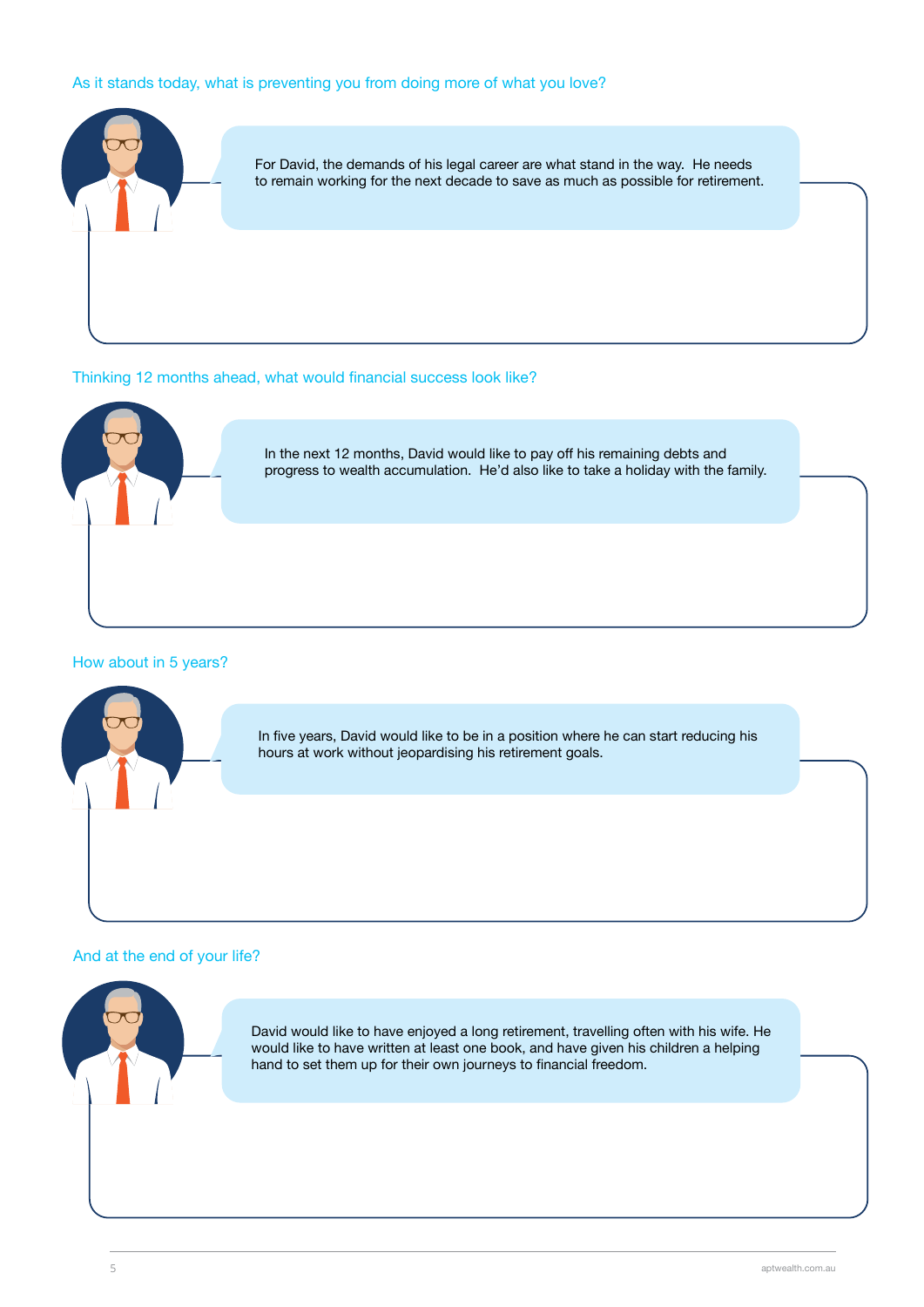## **Step 3: Where are you going?**



**Based on your responses, you can now define 3-5 core values, thinking about what is important to you and reflecting on the meaning behind your responses.**

**You can find out more about the alignment between your responses and your values in Appendix A, which you may like to review before continuing.** 



#### **David's core values are:**

**Time/Freedom** David wants to spend more time doing what he loves, with the people he loves.

#### **Family**

David wants to be in a position where he can support a comfortable retirement for him and his wife and give his kids a head start to financial security.

#### **Creativity**

David wants to write and publish a book. It's a long-held dream and something he considers a priority on his bucket list.

#### **Travel**

David wants to see more of the world, and of Australia. He has a bucket list of trips he would like to take during his retirement.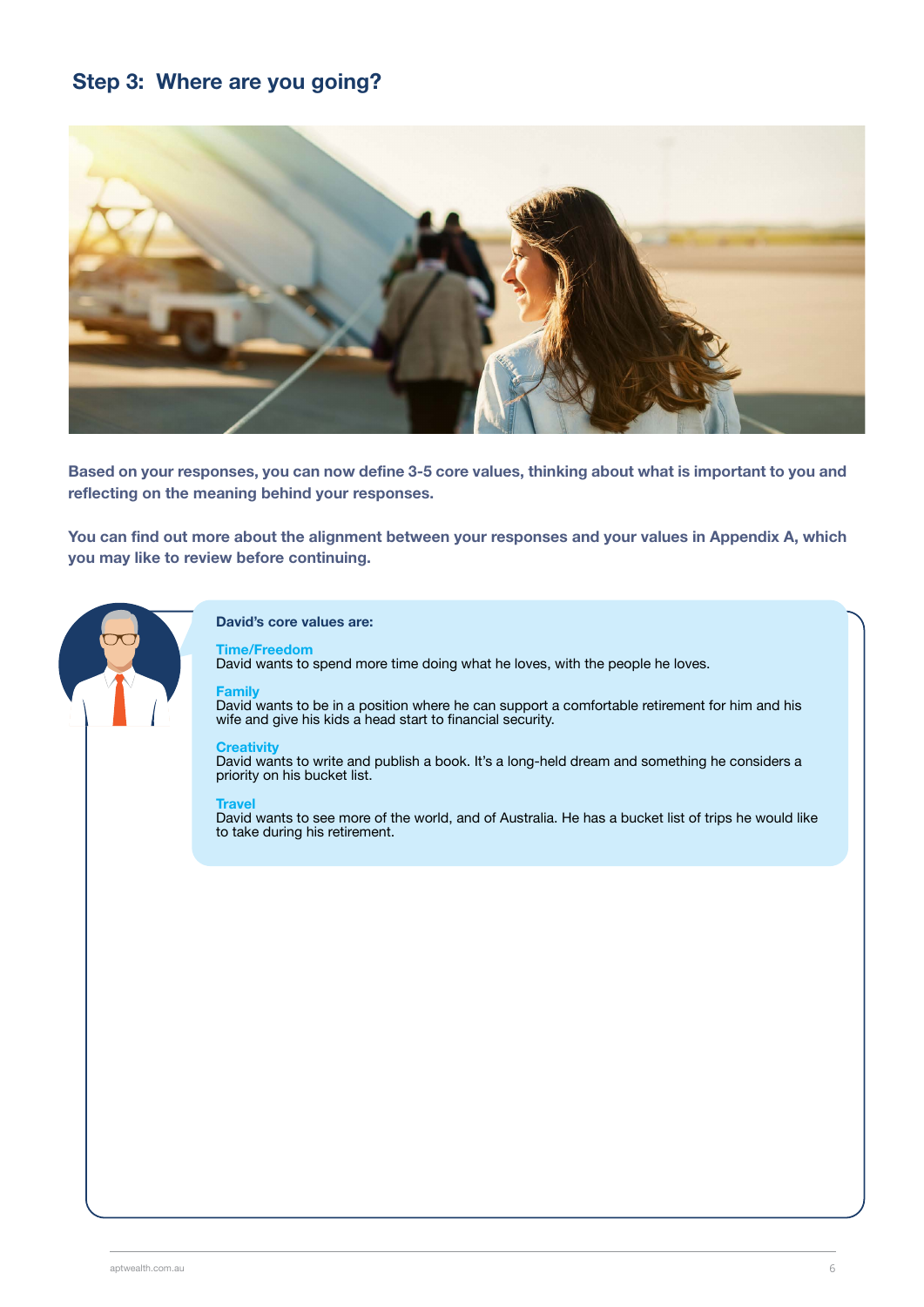## **Step 4: How can you get there?**



The next step is turning these values into actionable, measurable goals. It can be helpful to articulate your big picture goal and then break it down into bite-sized steps that you can take in the near term.

For example, if you value travel and new experiences, your goal might be to take the trip of a lifetime through Europe before you are 60. You might break this down into a few actions:

- Researching and costing options
- Setting a year or even specific date for your trip
- Creating a saving timeline for the trip



**For David, focusing on his goal of Time/Freedom, he will plan to reduce his working hours within five years. To do this, he will:** 

- Work with his financial adviser to ensure his investments are structured correctly to support this goal
- Put the money he would usually use towards international travel (but can't due to current restrictions) into superannuation to boost his retirement savings.
- Start working on a transition plan for his job and his clients.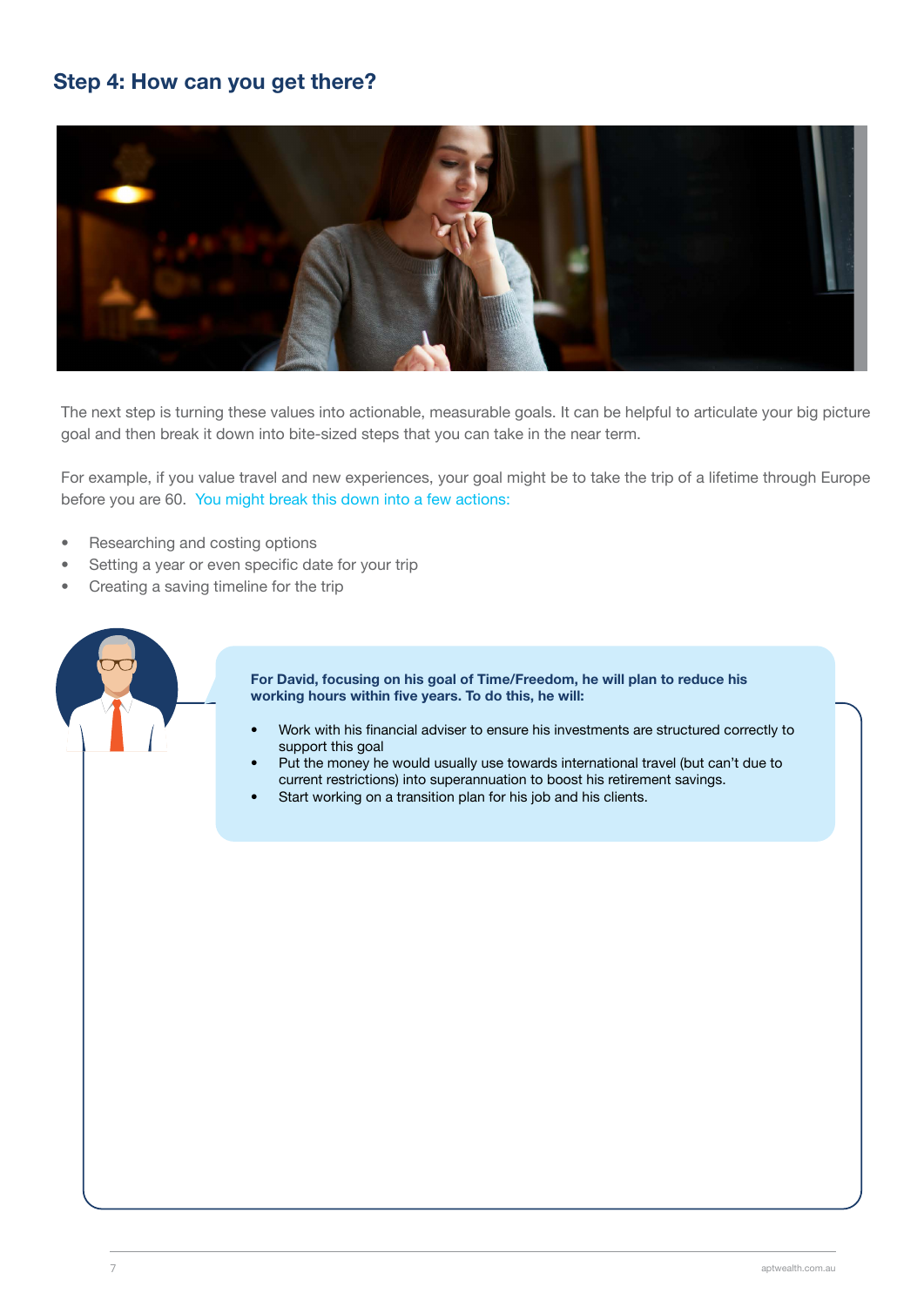## **Step 5: When can you get there?**

The next step is to look at your plans together across a timeline. This timeline should include shorter term intervals, such as 12 months, 2, 5 & 10 years, but you may even want to plan further ahead than that. It can also help you work out where you have competing goals – such as retiring by 60 and taking the trip of a lifetime before you turn 60.

There's no reason you can't work towards and plan for both, but it will take a more aggressive approach to saving, so that might mean changing a goal in the nearer term. Or you might decide that some goals need to be amended or don't actually fit at all.

## **Your timeline goals**



When looking at your timeline, it's important to understand whether you can do all of these things and still achieve financial independence, and put strategies in place for how you will decide whether or not to action each goal.

This is where the role of a financial adviser really comes into its own. A financial planner can give you the knowledge and confidence to make decisions that won't jeopardise your long-term financial goals and ensure you can live for today while planning for tomorrow.

**What you should have at the end of this process is a clear direction, and now you can build the financial plan to help you get there and make sure you get what you want out of life.**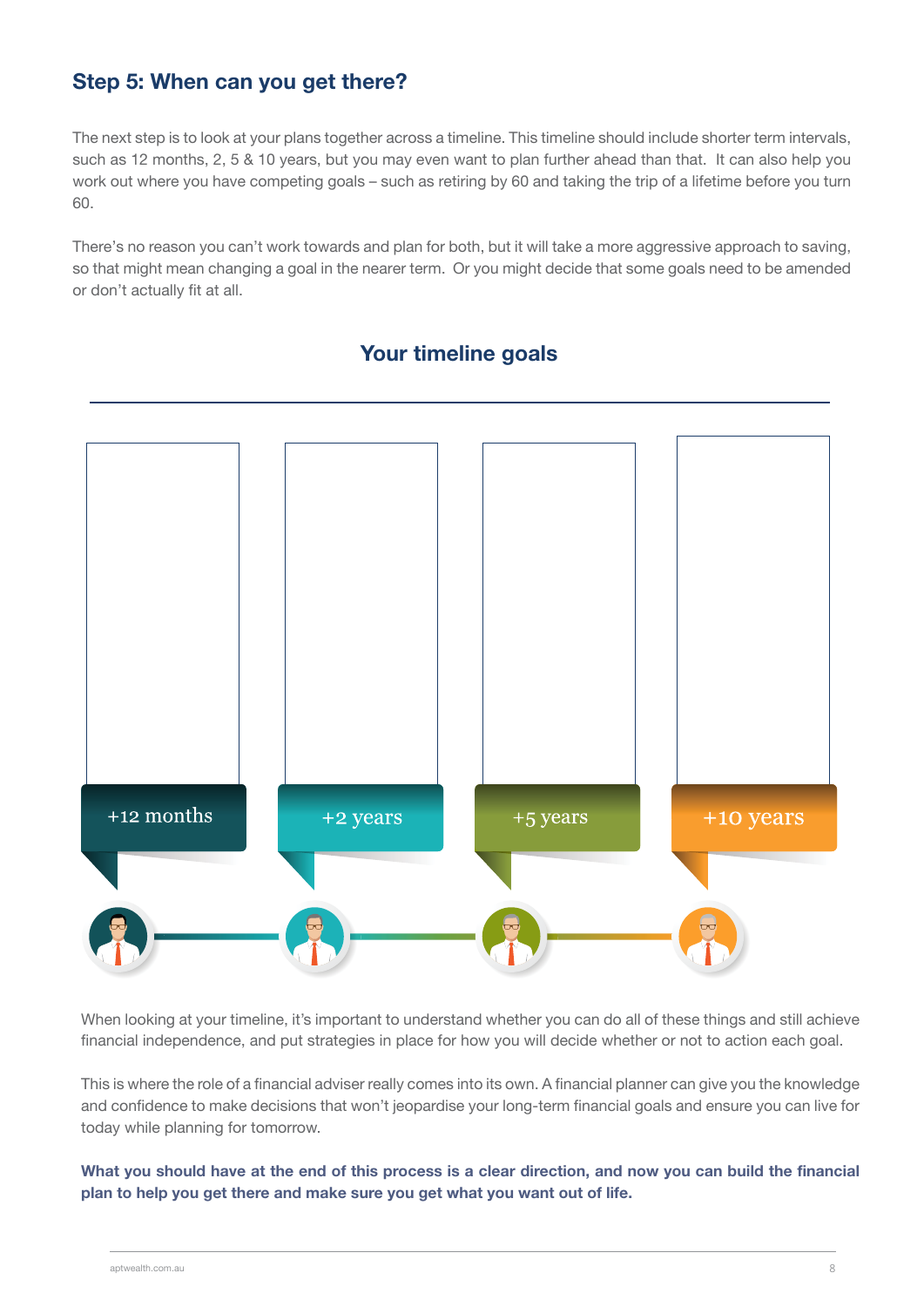## **Step 6: Why you should speak to your adviser?**



If you aren't receiving financial advice, it's a good time to speak to an adviser. According to research by the Financial Planning Association, Australians who receive advice are generally happier than those who don't. At Apt Wealth Partners, we believe this is because they are getting the most out of their money, using it to achieve their personal life goals – whatever they may be.

Your financial adviser should be a personal finance coach who seeks to understand what you want out of life and helps you build a blueprint to achieve it. That's why Apt Wealth Partners start with your 'why'. Understanding what is important to you is a critical step in helping you make the most of your money, so your financial planning is about so much more than numbers.

Everyone has different life goals and a unique outlook, and your money should enable you to live the life you want. We've helped over 3,000 Australian families with goals ranging from getting married and starting a family to early retirement and everything in between.

If you don't have a financial adviser or your current adviser isn't supporting you on your journey, get in touch on 1800 801 277 or info@aptwealth.com.au to find out how you can live for today while planning for tomorrow.

#### **General Advice Warning**

The information provided in this whitepaper does not constitute financial product advice. The information is of a general nature only and does not take into account your individual objectives, financial situation or needs. It should not be used, relied upon, or treated as a substitute for specific professional advice. Apt Wealth Partners (AFSL and ACL 436121 ABN 49 159 583 847) and Apt Wealth Home Loans (powered by Smartline ACL 385325) recommends that you obtain professional advice before making any decision in relation to your particular requirements or circumstances.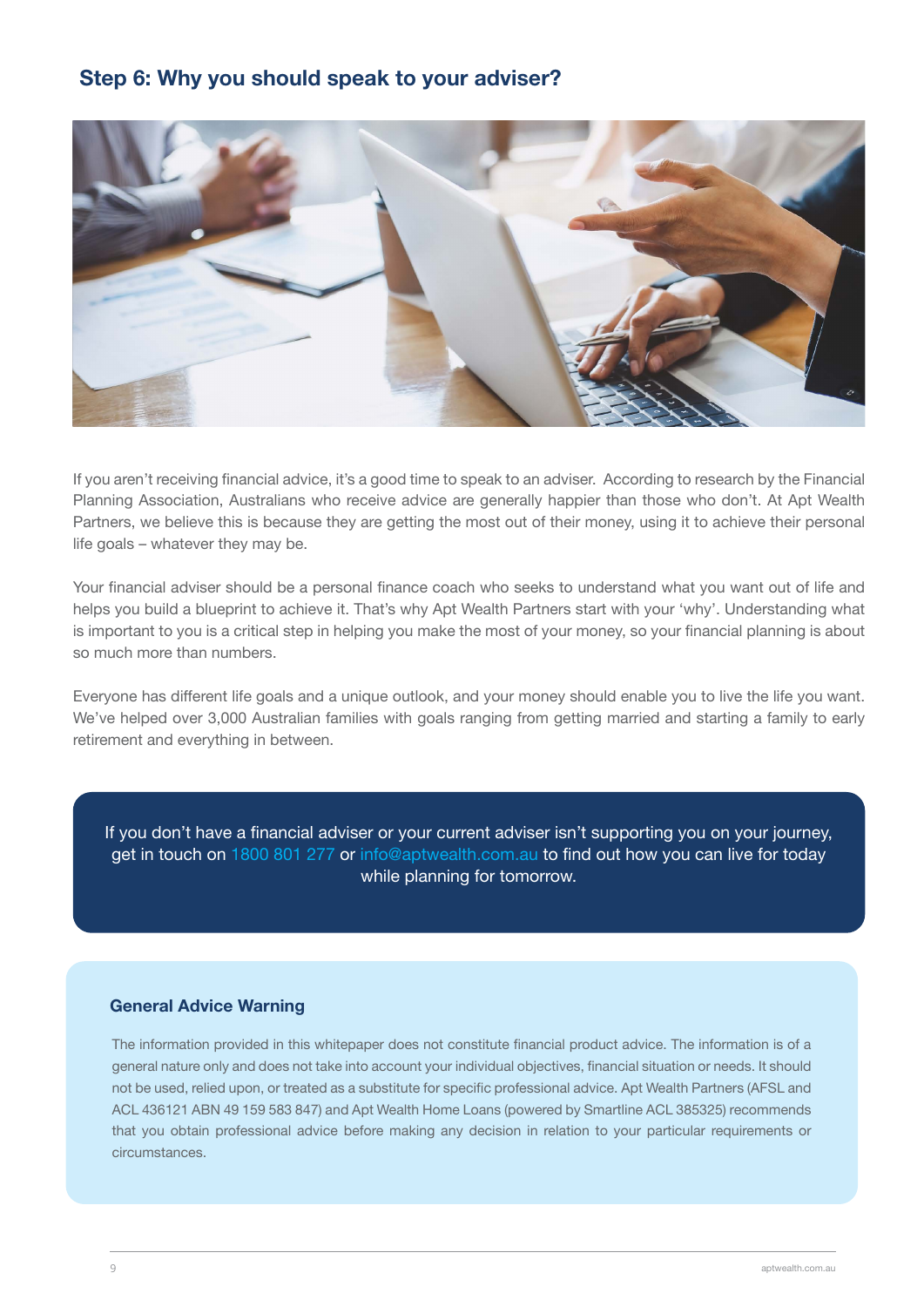## **Appendix A: Understanding how your responses translate into values**

Reflect on what your answers really mean can help you uncover your core values and what really makes you happy. This is then a good starting point for setting financial goals that will provide a better lifestyle.

#### *What is the most important thing to you about money?*

Your response to this question determines your attitudes towards money. Commonly, we find that most responses tend to be about security, freedom and choice rather than about material goods, lifestyle or status.

It's a good idea to compare your response to your spending habits – are you spending and saving in a way that actually aligns with your money values? For many, the answer is no.

*Think back to the last time you regretted a purchase – why did you feel this way?*

#### *How about the purchases that have made you happy? What about them made you feel this way?*

The answers to these questions tend to be polar opposites. The purchases that make you happy probably do so because they align with your values and what is important to you.

To make the most of your money, think about it differently – it should be an enabler that allows you to achieve what is important to you. Next time you go to make a significant purchase, ask yourself how it aligns with your values or will it make you happy? If the answer is it won't, it's worth thinking about whether the money isn't better spent elsewhere.

*If you were to receive \$100,000 windfall today, how would you use it?*

#### *What would having more money mean to you?*

Many of us find the answers to both questions tend to lean towards the people and places you love, rather than things. For example, if you would use the money towards a property – the answer probably lies in security for your family or a lifestyle choice, not the property itself.

#### *What is your biggest financial worry for the future?*

For most people, this will boil down to a version of "not having enough". If you didn't expand on this in your response – enough for what? This is a good insight into what you want out of your life.

#### *Which areas of life do you most enjoy, and which are a chore/hard work?*

#### *As it stands today, what is preventing you from doing more of what you love?*

These areas also provide an insight into what is most important to you in life. If you've said work is the chore or getting in the way, then one of your goals may be planning for your financial freedom to retire at an earlier age or a career change. Conversely, if you love what you do, looking at how you plan for the next stages of your career might be the goal.

#### *Thinking 12 months ahead, what would financial success look like?*

#### *How about in 5 years? And at the end of your life?*

These questions are designed to help you think about your long- and short-term plans and develop your future continuity. It's common to find it difficult to think about our future selves, and it's one of the reasons people can find it hard to set and stick with financial goals.

Your financial plan should really be about living for today while planning for tomorrow and having some nearer term goals and a longer-term plan is key to success.